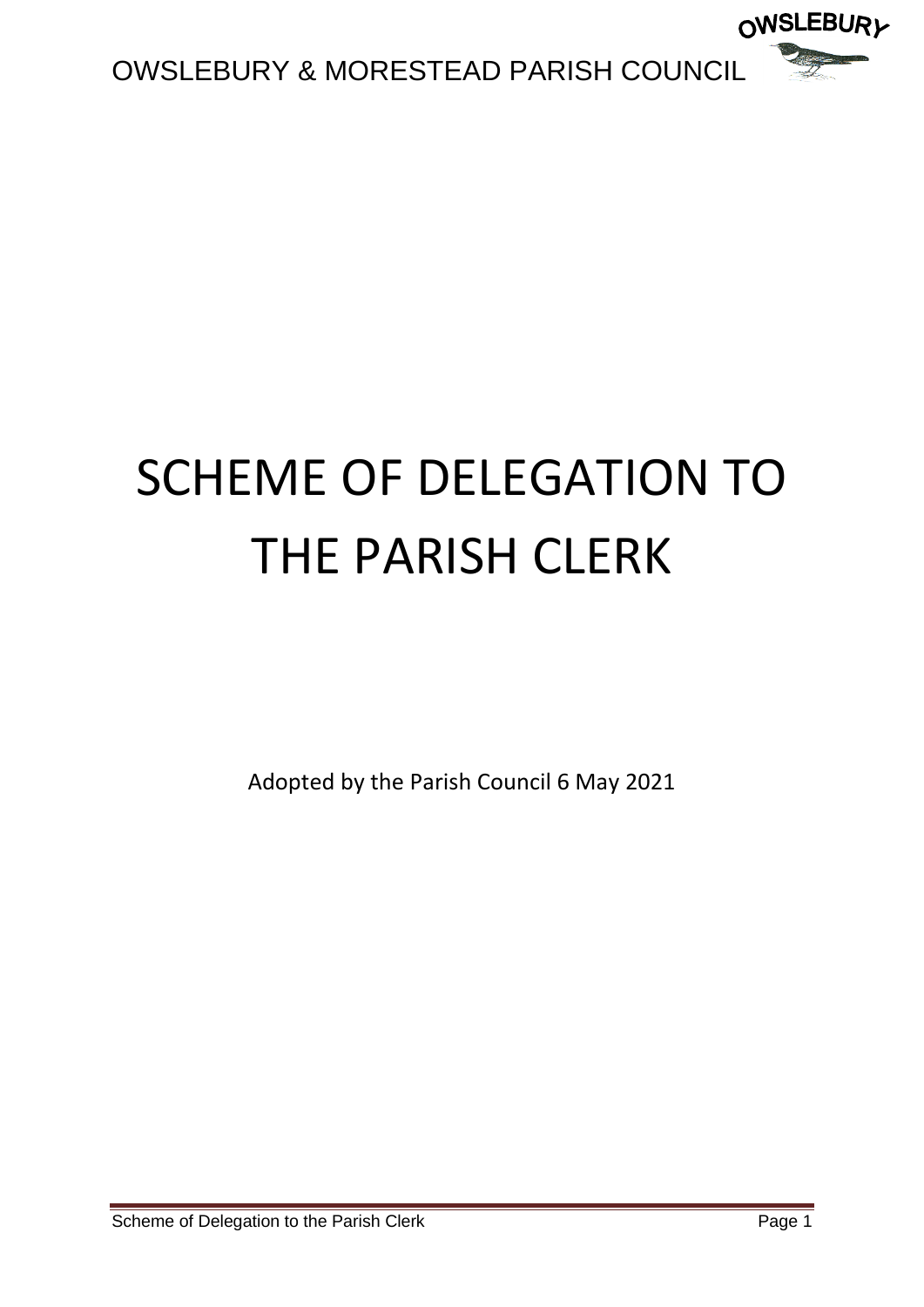## OWSLEBURY & MORESTEAD PARISH COUNCIL



## **Introduction**

1. Section 101 of the Local Government Act 1972 provides that a local authority may arrange for the discharge of any of their functions by a Committee, sub-committee, or an officer.

2. The Proper Officer may nominate another named Officer to carry out any powers and duties, which have been, delegated to that Officer.

3. The Clerk is delegated to take action on any issue of such urgency, that it cannot wait until the next normal Council meeting. If circumstances permit, the Clerk would normally be expected to consult the Chairman or Vice Chairman if the Chairman is unavailable and take his/her view into account.

4. The Clerk may incur expenditure on behalf of the Council, as per Financial Regulations.

5. Delegated actions shall be in accordance with Standing Orders and Financial Regulations and in line with directions given by Council from time to time and shall be reported to the next available Council meeting.

## **Delegation to the Proper Officer**

The Council's Scheme of Delegation authorises the Clerk to the Council/Responsible Financial Officer to act with delegated authority in the specific circumstances detailed below:

- To manage the Council's website
- To act as the Council's designated Officer for the purposes of the Freedom of Information Act 2000.
- To manage, monitor and review the Council's internal control procedures and risk assessments.
- To operate the Council's banking arrangements.
- Incur expenditure as per Financial Regulations.
- Pay all subscriptions to organisations to which the Council belongs.
- Make all necessary arrangements for the provision of the internal audit.
- Negotiate settlements in connection with claims made by and against the Council in consultation with the Council's insurers where appropriate.
- Accept quotations or tenders for work supplies or services on behalf of the Council.
- Carry out virement of sums between budget codes in accordance with the Council's Financial Regulations.
- Maintain a Register of Assets and Inventory of Equipment.
- Make all necessary arrangements for the Council's insurances.
- Manage the Council staff in accordance with the Council's policies, procedures and budget.